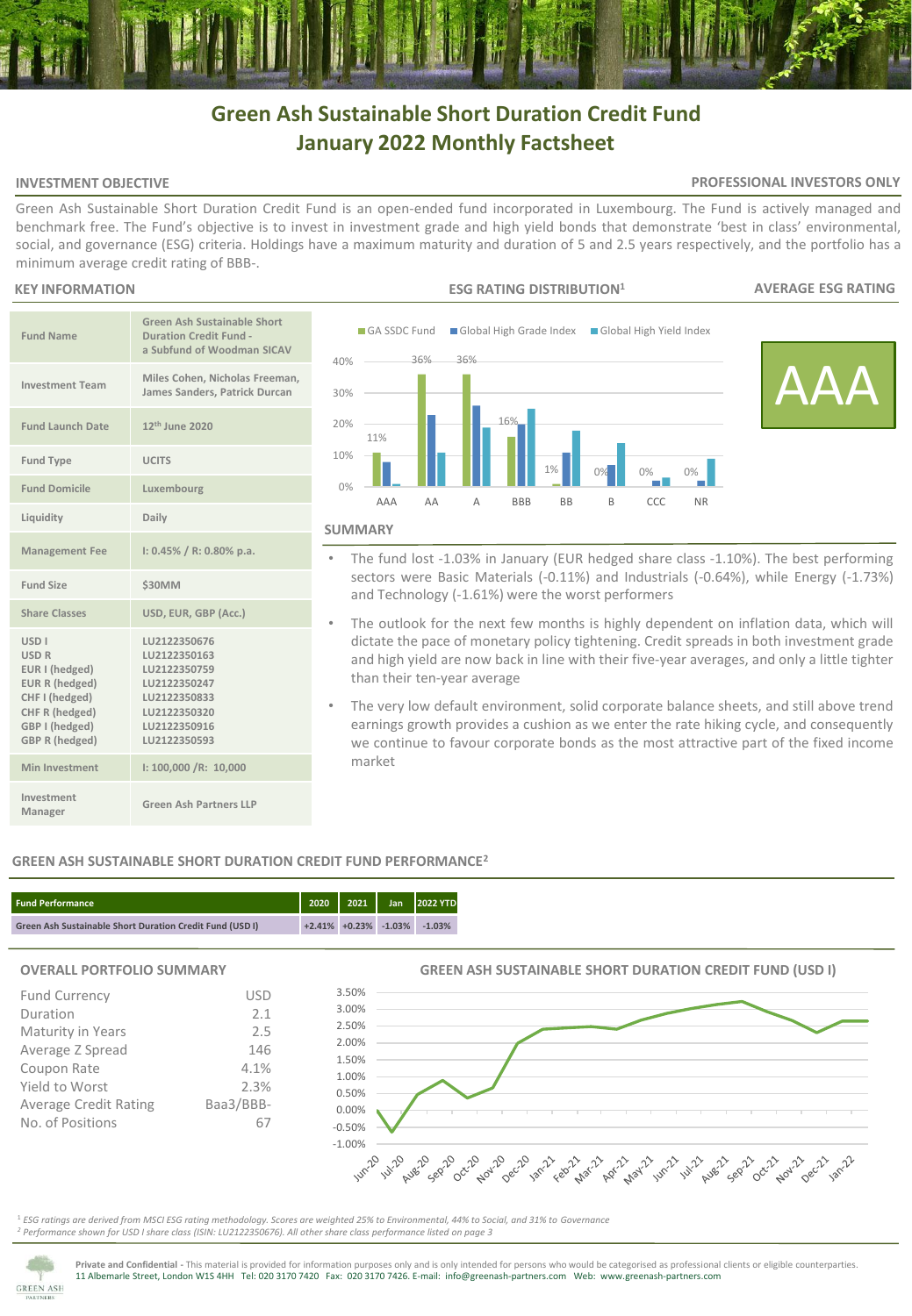### **WEIGHT BY CREDIT RATING**



Financial

**Basic Mate** 3%

Cash 3%

Energy 2%



**WEIGHT BY MATURITY**



### **SERVICE PROVIDERS**

| Auditor                 | PricewaterhouseCoopers<br>(PWC)                            |
|-------------------------|------------------------------------------------------------|
| Custodian               | Credit Suisse (Lux)                                        |
| Administrator           | <b>Credit Suisse Fund Services</b><br>(Lux)                |
| <b>Paying Agent</b>     | <b>Credit Suisse AG</b>                                    |
| Legal<br>Representative | <b>Credit Suisse AG</b>                                    |
| Management<br>Company   | <b>MultiConcept Fund</b><br>Management S.A<br>(Luxembourg) |



### **FUND UPDATE AND OUTLOOK**

The fund lost -1.03% in January (EUR hedged share class -1.10%). The best performing sectors were Basic Materials (-0.11%) and Industrials (-0.64%), while Energy (-1.73%) and Technology (-1.61%) were the worst performers. The underperformance of the energy sector (also reflected in benchmark indices) was a little curious given the strong gains made by the underlying commodities and energy stocks.

Persistently high inflation prints have forced the Fed's hand, and there was an unequivocally hawkish tone to Jay Powell's comments following the January FOMC minutes. This has caused a material repricing of OIS curve and the market is now expecting five rate hikes in the US by the end of 2022, versus 2-3 expected in Q4 of last year. Potential rate hikes also combine with the Fed's balance sheet reduction or Quantitative Tightening (QT). Investor concerns are being exacerbated by softening leading indicators, suggesting the Fed may be about to hike aggressively into an economic slowdown.

The front end of the US Treasury curve reacted strongly to the hawkish pivot, with 2Yr yields rising +44bps to 1.18%. 2Yr Gilts followed suit, rising +35bps to 1.05%, but the reaction was more muted in Europe (2Yr bunds +9bps to - 0.53%), due to the perceived dovishness of the ECB. Smaller moves in the long dated parts of the curve led to further flattening, hinting at a lack of confidence in the growth outlook. The move in government bond yields impacted normal duration USD investment grade, which declined -2.65% in January (spreads +11bps to 108). High yield bonds also declined, though spread widening played a larger role in the losses. High yield fell -2.73% in the US (spreads

+56bps to 339) and -1.46% in Europe (spreads +38bps to 350). The UK was a bit of an exception, falling -1.17%, but spreads only moving +5bps wider to 384 (so mostly driven by the Gilt moves).

Cons. Non-cyclica

Technology

**Communications** 12%

> Industrial 11%

In terms of technicals, there have been significant retail outflows from high yield so far this year, though this has been partially offset by lower supply, as the primary market takes a pause following two record breaking years of issuance. Defaults remain at record lows, which should provide some stability in spreads, even as we enter into an environment of higher expected volatility in the rates markets.

The outlook for the next few months is highly dependent on inflation data, which will dictate the pace of monetary policy tightening. Credit spreads in both investment grade and high yield are now back in line with their five-year averages, and only a little tighter than their ten-year average. The very low default environment, solid corporate balance sheets, and still above trend earnings growth provides a cushion as we enter the rate hiking cycle, and consequently we continue to favour corporate bonds as the most attractive part of the fixed income market.